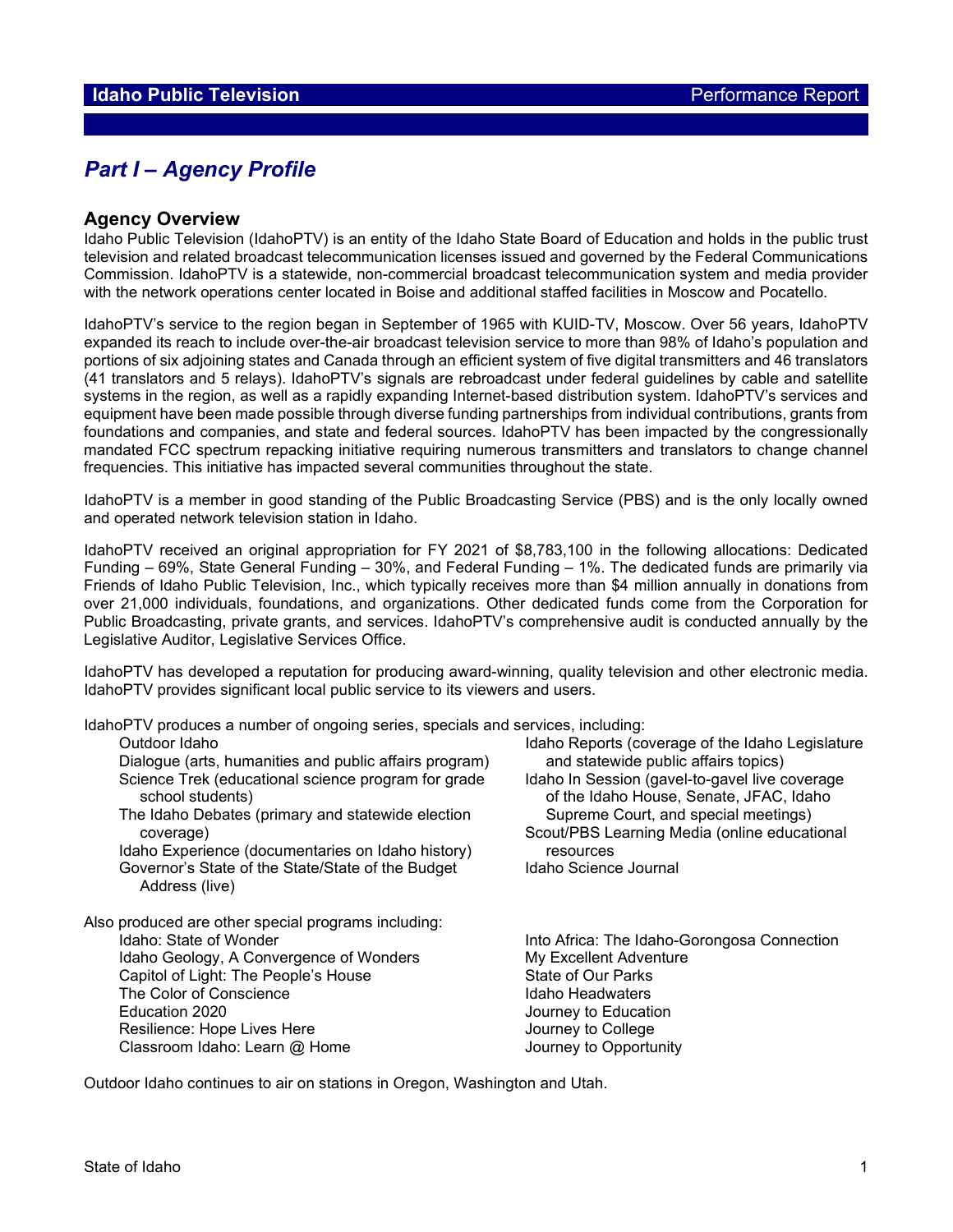IdahoPTV's community education services range from locally-produced events and workshops to children's events, such as literacy and STEM workshops, program screenings and discussions, science camps, a literacy contest, educator workshops, parent workshops, online book clubs, and online educational resources. IdahoPTV is engaged in a major effort to train teachers in utilizing digital media and technology in the classroom. It also has a major initiative to connect high school graduates with middle-skills careers. IdahoPTV is also engaged in a major project to help parents prepare their children to enter school with the resources to be successful, including mothers incarcerated in Idaho prisons. During FY 2021, IdahoPTV produced Classroom Idaho: Learn @ Home to connect all students with certified Idaho teachers to finish learning for the balance of the school year.

The staff is led by Jeff Tucker, interim general manager; Dave Taylor, director of financial affairs; Craig Koster, director of technology; Jenifer Johnson, director of marketing (development); Sandy McBride, director of communications; and Bruce Reichert, executive producer.

### **Core Functions/Idaho Code**

Idaho Public Television is not referenced in Idaho Code. It was created by Legislative Intent within the budget process in 1982 and exists under the regulations of the Federal Communications Commission and the governance of the State Board of Education.

#### IdahoPTV's Mission Statement:

We harness the power of public media to encourage lifelong learning, connect our communities, and enrich the lives of all Idahoans. We tell Idaho's stories.

| <b>Revenue</b>                  | <b>FY 2018</b> | <b>FY 2019</b> | <b>FY 2020</b> | FY 2021     |
|---------------------------------|----------------|----------------|----------------|-------------|
|                                 |                |                |                |             |
| <b>General Fund</b>             | \$2,836,500    | \$2,985,300    | \$3,263,300    | \$2,562,600 |
| Dedicated Fund                  | \$5,400,400    | \$5,377,900    | \$5,841,100*   | \$6,009,500 |
| Federal                         | \$34,300       | \$166,400      | \$247,900*     | \$461,300   |
| Total                           | \$8,271,200    | \$8,529,600    | \$9,352,300*   | \$9,033,400 |
| <b>Expenditures</b>             | <b>FY 2018</b> | <b>FY 2019</b> | <b>FY 2020</b> | FY 2021     |
| <b>Personnel Costs</b>          | \$4,551,400    | \$4,568,100    | \$4,813,100    | \$5,053,600 |
| Operating Exp.                  | \$3,002,500    | \$3,088,700    | \$3,348,600    | \$3,658,800 |
| Capital Outlay                  | \$717,300      | \$872,800      | $$1,190,600*$  | \$321,000   |
| <b>Trustee/Benefit Payments</b> | \$0            | <u>\$0</u>     | \$0            | \$0         |
| Total                           | \$8,271,200    | \$8,529,600    | \$9,352,300*   | \$9,033,400 |

### **Revenue and Expenditures**

\*Capital expenditures for FY 2020 were increased by \$297,600 to \$1,190,600 to reflect an adjustment not captured on last year's report.

#### **Profile of Cases Managed and/or Key Services Provided**

| <b>Cases Managed and/or Key Services</b>         |                |                |                |                |
|--------------------------------------------------|----------------|----------------|----------------|----------------|
| <b>Provided</b>                                  | <b>FY 2018</b> | <b>FY 2019</b> | <b>FY 2020</b> | <b>FY 2021</b> |
| Channel Hours for Children (under the age of 12) | 15,214         | 12,386         | 12,666         | 13,057         |
| <b>Channel Hours for Ethnic Minorities</b>       | 5.573          | 5.261          | 5.240          | 4,969          |
| <b>Channel Hours for Learners</b>                | 16,231         | 13,094         | 12,187         | 11,861         |
| Number of Visitors to idahopty.org               | 1,584,947      | 2,263,398      | 1,635,238      | 1,979,811      |
| Channel Hours of News, Public Affairs and        | 12.624         | 11,755         | 11.947         | 12,329         |
| Documentaries                                    |                |                |                |                |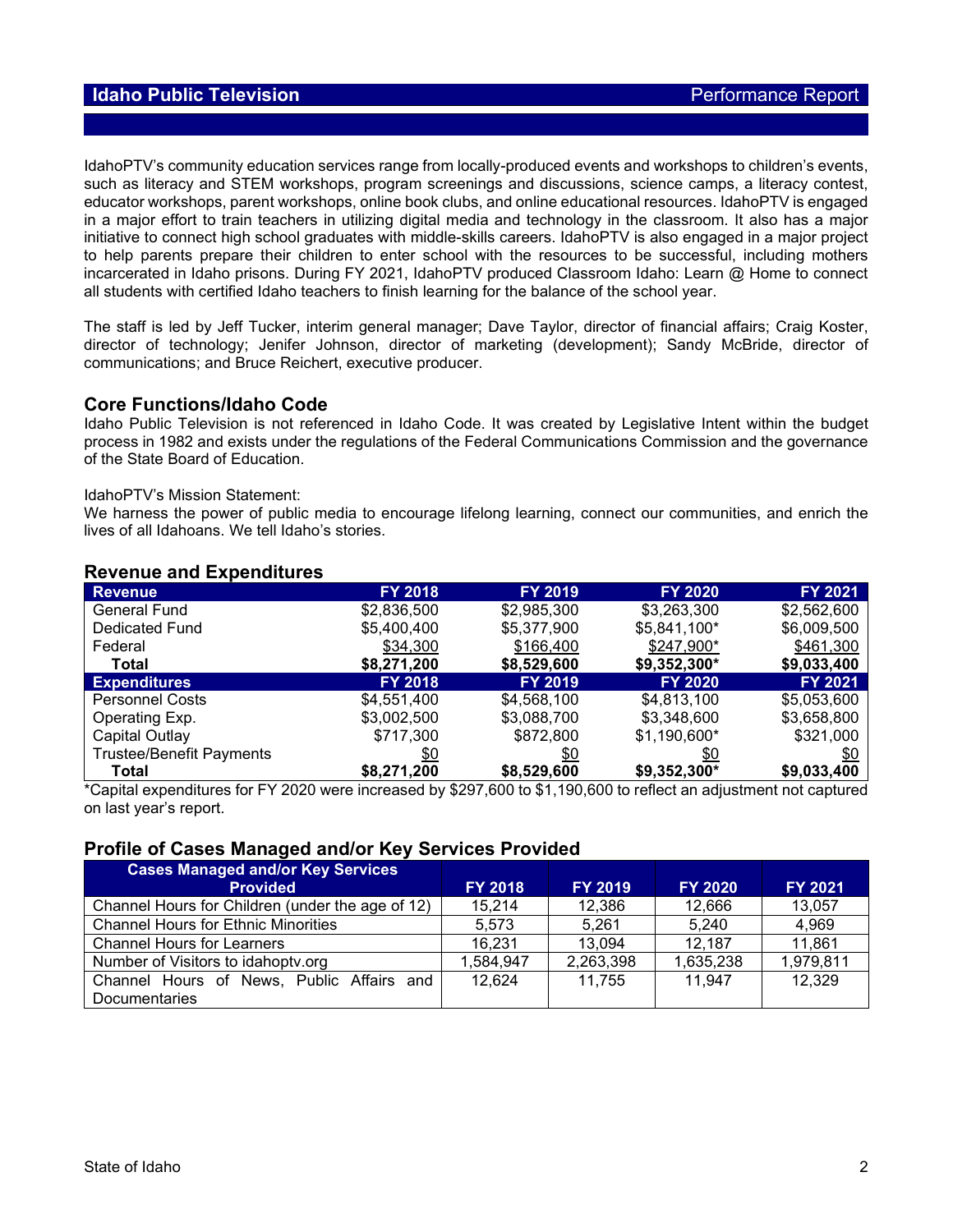# **FY 2021 Performance Highlights** *(Optional)*

- 13 technology training events attended by a total of 108 teachers and 54 students throughout the state.
- 9 presentations attended by a total of 259 teachers, parents and general public throughout the state regarding educational resources available through IdahoPTV and PBS.
- 36 literacy and STEM presentations attended by a total of 1,701 participants throughout the state.
- 120,905 children watched our broadcasts each week.
- Idaho In Session was viewed over 387,627 times online.
- 98,541 users utilized online Learning Media local and national resources.
- 4,534,522 page views on the Idaho Public Television website by 1,979,811 visitors.
- 43,800 hours of programming broadcast 24 hours a day across 5 free over-the-air digital channels from transmitters and repeaters statewide.
- IdahoPTV is regularly among the most-watched PBS stations in the US, per capita, with more than 500,000 weekly viewers.
- 11 online program screenings with panel discussions were attended by a total of 992 participants throughout the state.

# *Part II – Performance Measures*

| <b>Performance Measure</b>                                                                                                                                              |        | <b>FY 2018</b> | <b>FY 2019</b> | <b>FY 2020</b> | <b>FY 2021</b> | <b>FY 2022</b> |  |
|-------------------------------------------------------------------------------------------------------------------------------------------------------------------------|--------|----------------|----------------|----------------|----------------|----------------|--|
| <b>Goal 1: A WELL-EDUCATED CITIZENRY</b><br>Idaho's P-20 educational system will provide opportunities for individual advancement across Idaho's diverse<br>population. |        |                |                |                |                |                |  |
| 1. Number of DTV translators.                                                                                                                                           | actual | 47 of 47       | 47             | 46             | 46             |                |  |
| Goal 1 Objective A                                                                                                                                                      | target | 48             | 47             | 47             | 46             | 46             |  |
| 2. Percentage of Idaho's                                                                                                                                                | actual | 98.8%          | 98.8%          | 98.8%          | 98.8%          |                |  |
| population within our signal<br>coverage area.<br>Goal 1 Objective A                                                                                                    | target | 98.4%          | 98.4%          | 98.4%          | 98.4%          | 98.4%          |  |
| Number of partnerships with<br>3.                                                                                                                                       | actual | 40             | 49             | 41             | 55             |                |  |
| other Idaho state entities and<br>educational institutions.<br>Goal 1 Objective B                                                                                       | target | 30             | 32             | 34             | 40             | 40             |  |
| 4. Number of broadcast hours                                                                                                                                            | actual | 35,095         | 25,480         | 24,853         | 24,918         |                |  |
| of educational programming.<br>Goal 1 Objective E                                                                                                                       | target | 36,760         | 37,260         | 37,760         | 25,000         | 25,000         |  |
| Number of broadcast hours<br>5.                                                                                                                                         | actual | 1,509          | 1,986          | 1.393          | 2,431          |                |  |
| of Idaho-specific educational<br>and informational<br>programming.<br>Goal 1 Objective G                                                                                | target | 2,000          | 2,000          | 2,000          | 2,000          | 2,000          |  |
| 6. Number of awards for                                                                                                                                                 | actual | 56             | 57             | 68             | 81             |                |  |
| IdahoPTV media and<br>services.<br>Goal 1 Objective H                                                                                                                   | target | 45             | 50             | 50             | 55             | 55             |  |
| 7. Total FTE in content delivery                                                                                                                                        | actual | 22             | 21             | 18             | 18             |                |  |
| and distribution.<br>Goal 1 Objective I                                                                                                                                 | target | $25$           | < 25           | < 24           | < 24           | < 24           |  |